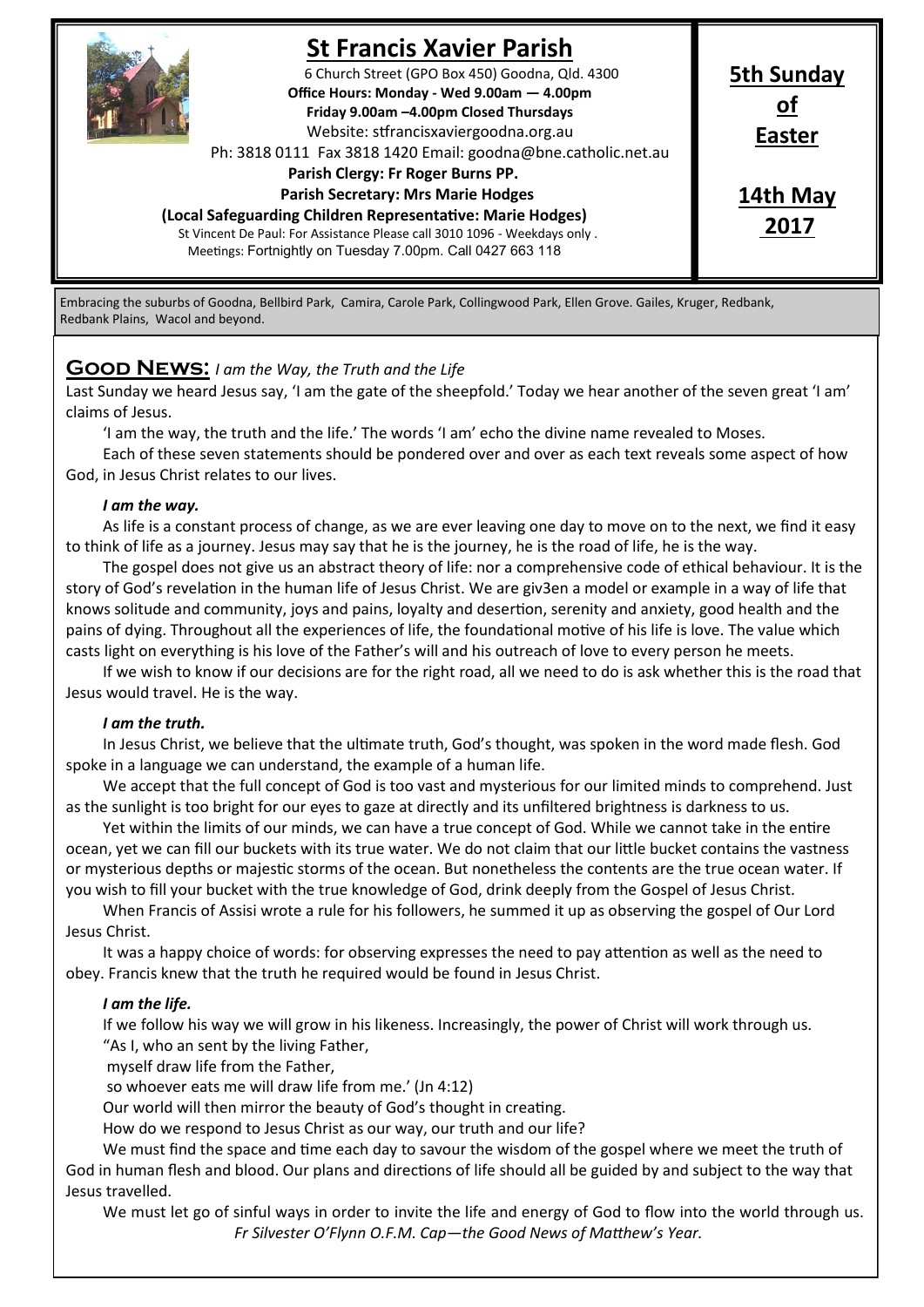**Sacramental Preparation** Children in year three and above are eligible for the reception of the Sacrament of Confirmation. Enrolment forms are available from the sacristy. **It is essential that parents of the children being enrolled for Confirmation, attend a session next Sunday on 21st May.** During this session, the preparation will be outlined and the expectations of the Church for parents and candidates will be explained. On Sunday 28th May at the 9.00am Mass., candidates will bring forward their name badges by which they will be enrolled in the preparation.

**Corpus Christi Procession** Sunday 18th June 2017 at the Cathedral of St Stephen commencing at 2.00pm. The Procession with the Blessed Sacrament will go from the Cathedral, through the city streets, concluding with Benediction upon returning to the Cathedral.

There is a book on the trolley in the Pergola for anyone who would like to record their prayer intentions. The book will be then taken to the celebrations. We need a volunteer to take the book forward during the celebration.

**Blue Card Renewal** Is your Blue Card due for renewal in the next few months? If so see Marie in the office for the renewal form. The renewals take about 6 weeks to be processed so make sure you renew in plenty of time.

**Marian Valley Canungra—**All are invited to celebrate the Feast of Our Lady Help of Christians, Patroness for Australia, at Marian Valley, Canungra on Saturday 20th May 2017 commencing 10am with Exposition, Rosary, Confession, Holy Mass (lunch avail). Eucharistic Procession and Divine Mercy Chaplet—Mass Celebrant: Most Rev Mark Coleridge, Archbishop of Brisbane. For those not wishing to drive a bus will leave St Francis Xavier Church at 8.00am or Darra (Polish Club) 8.15am. Fare is \$20—bookings and info Ann 3282 0321 or Pam 3288 4594.

**White Elephant Stall/School Fete** Once again we have been asked to hold the White Elephant Stall at the School Fete which is on Sunday 27th August, 2017. If you are having a clean out at home please think of us to donate your unwanted items to. But remember it must be sellable so if you wouldn't buy it then don't donate it. Also no items of clothing, electrical items or books. If you have books the P & F may take those as they will be running a book stall.

**Biggest Morning Tea** The carers from Outside School Hours have registered in conjunction with the Parish to hold a morning tea to raise funds for Cancer. This event will take place Wednesday 24th May at 9-30am in the Parish Centre. Please support this event as its for a very worthy cause and most of us have lost someone to cancer. Bring your gold coins.

Want can I do for the Church? Last Sunday, The need for people to offer their time and talents for others was stressed. The future of the Church lies in the hands of the parishioners. If you want a Church for your grandchildren and great-grandchildren to be in existence, then the laity need to take an active role. Ministries are only part of the picture, but an important part.

We are still in desperate need for new Ministers of the Word, and Extraordinary Ministers of the Eucharist. Can YOU help?

# **Who's going to do it?**

This is the story about four people: Everybody, Somebody, Anybody and Nobody.

There was a very important venture to start in a parish. Everybody was asked to do it. Everybody was sure that Somebody would do it, Anybody could have done it, in the end Nobody did it. Everybody got angry because Somebody should have done it, Nobody realised that Everybody wouldn't do it because Nobody asked Anybody to do it.

Not the case here You have been asked to do it.

Humour A woman noticed her husband standing on the bathroom scale, sucking in his stomach. "Ha! that's not going to help," she said.

"Sure, it does," he said. "It's the only way I can see the numbers".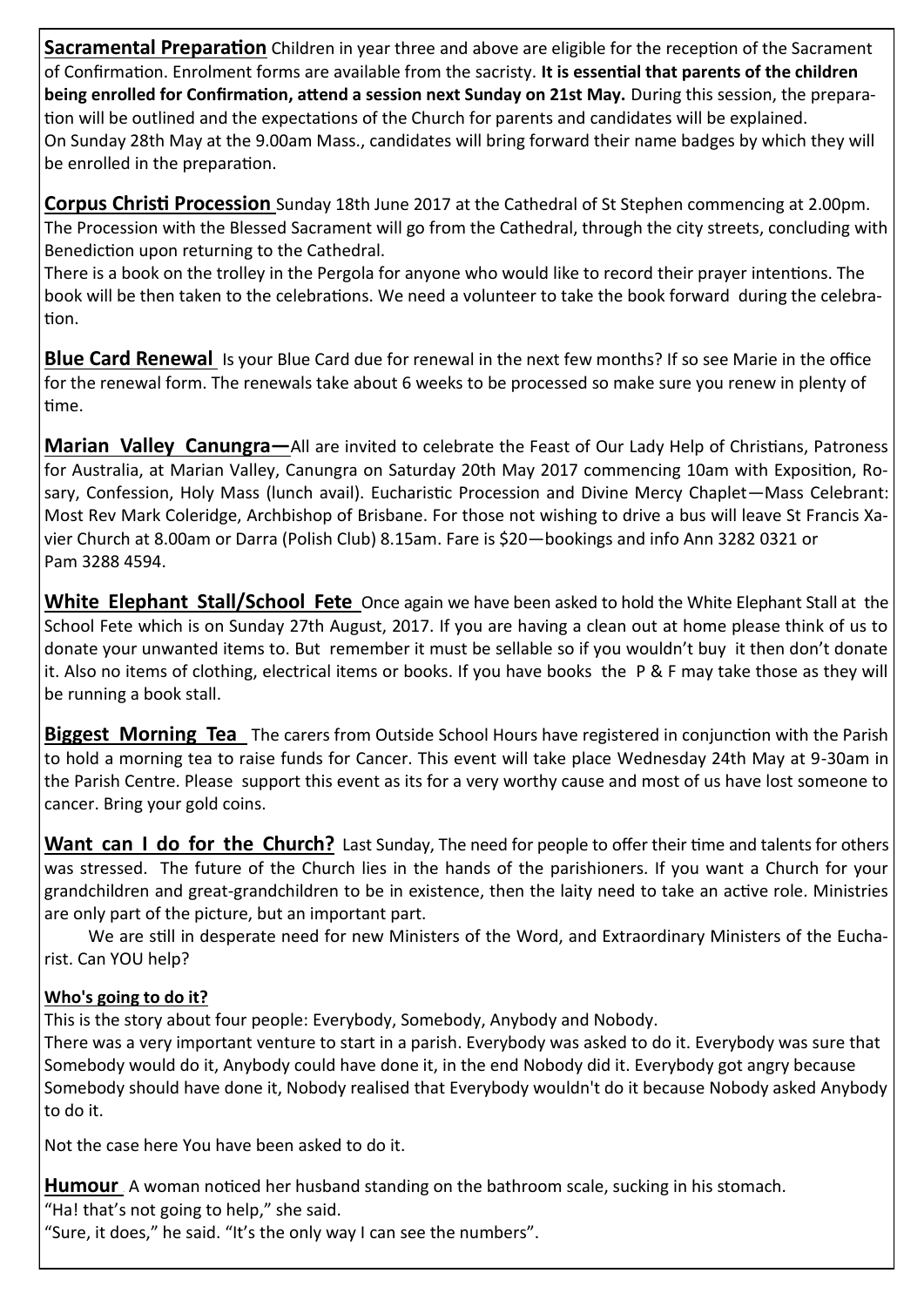# Spirituality for Life



generosity, responsibility and increase



 *Each one of you has received a special grace, so, like good stewards responsible for all these varied graces of God, put it out at the service of others." (1 Peter 4:10)* 

## **May 14, 2017 Fifth Sunday of Easter**

*"The stone which the builders rejected has become the cornerstone." 1 PETER 2:7* Everyone is given unique gifts. Many people are able to recognize their talents and abilities, but there are many people who are unsure of their gifts. This may make them feel worthless. If you know someone who is struggling for a direction in life, give them a little encouragement. Help them discern how they might use their skills. No gift is too small or insignificant. *(Accessed from http:// archstl.org/stewardship/page/bulletin-inserts on 10th May,2017)*

# **The Christian Steward**

In the lives of disciples, something else must come before the practice of stewardship. They need a flash of insight – a certain way of *seeing* – by which they view the world and their relationship to it in a fresh, new light. "The world is charged with the grandeur of God," Gerald Manley Hopkins exclaims; more than anything else, it may be the grandeur in all that is that sets people of the path of Christian stewardship*. Stewardship – A Disciple's Response.*

# *Whether you eat or drink, or whatever you do, do everything for the glory of God.*

# *(1 Corinthians 10:31)*

*Serve one another through love, bear one another's burdens, and so you will fulfill the law of Christ. (Galatians 5:13, 6:2).*

What is it that makes people grateful for Gods' gifts – to see life in a whole new way?

For some it is a recovery from illness.

For others the birth of a baby, or the death of a loved one.

Others see God's generous gifts in the beauty of the world that surrounds us, from the smallest flowers to the grandest vistas.

For me it is the amazing vastness of the universe – big almost beyond human comprehension. The power in the stars, the emptiness of the black void, the almost eternalness of the past and future of the universe.

I, with my life span (if I'm lucky) of 75 years, fade into insignificance in the face of all this. But God's love for me, in creating me and all the universe, gives significance – and purpose to my life.

*Christian Stewardship helps me connect my gratefulness for what God has created with my question about why I'm here: to be the good steward of God's gifts, cultivate them for the Kingdom, and share them with others.*

# **Questions:**

Do we also wish to be disciples of Jesus Christ?

Then how will you become more aware that God has given you all you have?

Then how will you use the gifts God has given you to build up the Kingdom?

Then how will you share the gifts that God has given you?

My own experience with a long hospitalization made me aware – in way that I never dreamed possible - that God is the origin of life, the giver of freedom, the source of all we have and are and will be. I am not the independent person without the need of others. I do not have all the resources the resources that enable me to have a quality experience of life.

*Archbishop Thomas J. Murphy*